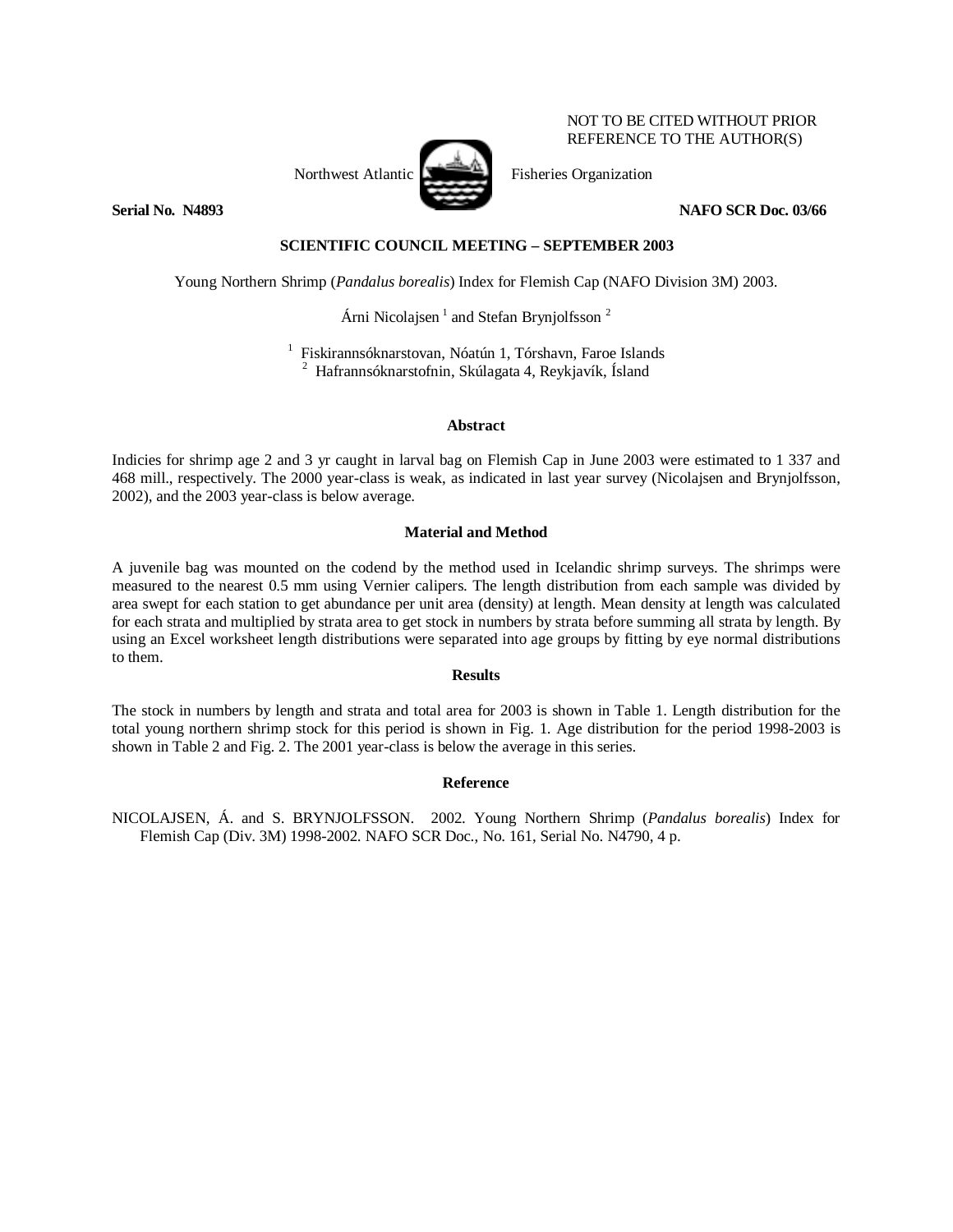| <b>STRATA</b> |                  |                  |                             |                  |                             |                  |                  |                  |                  |                  |                         |                         |
|---------------|------------------|------------------|-----------------------------|------------------|-----------------------------|------------------|------------------|------------------|------------------|------------------|-------------------------|-------------------------|
| OCL,          |                  |                  |                             |                  |                             |                  |                  |                  |                  |                  |                         |                         |
| $\rm mm$      | 13               | 14               | 15                          | 16               | 17                          | 18               | 19               | 20               | 21               | 22               | 23                      | Total                   |
| $6.0\,$       | $\boldsymbol{0}$ | $\boldsymbol{0}$ | $\boldsymbol{0}$            | $\boldsymbol{0}$ | $\boldsymbol{0}$            | $\boldsymbol{0}$ | $\boldsymbol{0}$ | $\boldsymbol{0}$ | $\boldsymbol{0}$ | $\boldsymbol{0}$ | $\boldsymbol{0}$        | $\boldsymbol{0}$        |
| 6.5           | 14               | $\boldsymbol{0}$ | $\boldsymbol{0}$            | $\boldsymbol{0}$ | $\boldsymbol{0}$            | $\boldsymbol{0}$ | $\boldsymbol{0}$ | $\boldsymbol{0}$ | $\boldsymbol{0}$ | $\boldsymbol{0}$ | $\boldsymbol{0}$        | 14                      |
| $7.0\,$       | 39               | $\boldsymbol{0}$ | $\boldsymbol{0}$            | 29               | $\boldsymbol{0}$            | $\boldsymbol{0}$ | $\boldsymbol{0}$ | $\boldsymbol{0}$ | $\boldsymbol{0}$ | $\boldsymbol{0}$ | $\boldsymbol{0}$        | 68                      |
| 7.5           | 62               | $\boldsymbol{0}$ | $\boldsymbol{0}$            | 61               | 6                           | $\mathbf{1}$     | $\boldsymbol{0}$ | $\boldsymbol{0}$ | $\boldsymbol{0}$ | $\boldsymbol{0}$ | $\boldsymbol{0}$        | 131                     |
| 8.0           | 72               | $\boldsymbol{0}$ | $\boldsymbol{0}$            | 130              | 38                          | 69               | $\boldsymbol{0}$ | $\boldsymbol{0}$ | $\boldsymbol{0}$ | $\boldsymbol{0}$ | $\boldsymbol{0}$        | 308                     |
| 8.5           | 77               | 20               | $\sqrt{2}$                  | 174              | 33                          | 94               | $\boldsymbol{0}$ | $\boldsymbol{0}$ | $\boldsymbol{0}$ | $\boldsymbol{0}$ | $\boldsymbol{0}$        | 400                     |
| 9.0           | 64               | 74               | 5                           | 171              | 102                         | 313              | $\boldsymbol{0}$ | $\boldsymbol{0}$ | $\boldsymbol{0}$ | $\boldsymbol{0}$ | $\boldsymbol{0}$        | 730                     |
| 9.5           | 54               | 112              | 3                           | 123              | 130                         | 486              | $\boldsymbol{0}$ | $\boldsymbol{0}$ | $\boldsymbol{0}$ | $\boldsymbol{0}$ | $\boldsymbol{0}$        | 909                     |
| 10.0          | 15               | 81               | $\sqrt{2}$                  | $72\,$           | 101                         | 695              | $\boldsymbol{0}$ | $\boldsymbol{0}$ | $\boldsymbol{0}$ | 3                | $\boldsymbol{0}$        | 969                     |
| 10.5          | $\boldsymbol{0}$ | 86               | $\boldsymbol{0}$            | 38               | 39                          | 526              | $\boldsymbol{0}$ | $\boldsymbol{0}$ | $\boldsymbol{0}$ | $\boldsymbol{0}$ | $\boldsymbol{0}$        | 689                     |
| 11.0          | $\sqrt{2}$       | 34               | $\boldsymbol{0}$            | $\boldsymbol{0}$ | 6                           | 147              | $\boldsymbol{0}$ | $\boldsymbol{0}$ | $\boldsymbol{0}$ | $\boldsymbol{0}$ | $\boldsymbol{0}$        | 189                     |
| 11.5          | $\boldsymbol{0}$ | $\boldsymbol{0}$ | $\boldsymbol{0}$            | $\sqrt{2}$       | $\mathfrak{Z}$              | $40\,$           | $\boldsymbol{0}$ | $\boldsymbol{0}$ | $\boldsymbol{0}$ | $\boldsymbol{0}$ | $\boldsymbol{0}$        | 44                      |
| 12.0          | $\boldsymbol{0}$ | 3                | $\boldsymbol{0}$            | $\sqrt{2}$       | $\boldsymbol{2}$            | 19               | $\boldsymbol{0}$ | $\boldsymbol{0}$ | $\boldsymbol{0}$ | $\boldsymbol{0}$ | $\boldsymbol{0}$        | $25\,$                  |
| 12.5          | $\sqrt{2}$       | $\boldsymbol{0}$ | $\boldsymbol{0}$            | 16               | 3                           | $\boldsymbol{7}$ | $\boldsymbol{0}$ | $\boldsymbol{0}$ | $\boldsymbol{0}$ | $\boldsymbol{0}$ | $\boldsymbol{0}$        | $28\,$                  |
| 13.0          | $\boldsymbol{7}$ | 8                | $\boldsymbol{0}$            | 35               | $\sqrt{2}$                  | $\mathbf{1}$     | $\boldsymbol{0}$ | $\boldsymbol{0}$ | $\boldsymbol{0}$ | $\boldsymbol{0}$ | $\boldsymbol{0}$        | 53                      |
| 13.5          | $\overline{9}$   | 14               | $\sqrt{2}$                  | $70\,$           | $\,$ 8 $\,$                 | 16               | $\boldsymbol{0}$ | $\boldsymbol{0}$ | $\boldsymbol{0}$ | $\boldsymbol{0}$ | $\boldsymbol{0}$        | 118                     |
| 14.0          | 17               | 18               | $\boldsymbol{0}$            | 51               | $\mathbf{9}$                | 30               | $\boldsymbol{0}$ | $\boldsymbol{0}$ | $\boldsymbol{0}$ | $\boldsymbol{0}$ | $\boldsymbol{0}$        | 126                     |
| 14.5          | 21               | 75               | 5                           | 61               | 24                          | 48               | $\boldsymbol{0}$ | $\boldsymbol{0}$ | $\boldsymbol{0}$ | $\boldsymbol{0}$ | $\boldsymbol{0}$        | 233                     |
| 15.0          | 12               | $72\,$           | $\ensuremath{\mathfrak{Z}}$ | 38               | 24                          | 61               | $\boldsymbol{0}$ | $\boldsymbol{0}$ | $\boldsymbol{0}$ | 3                | $\boldsymbol{0}$        | 213                     |
| 15.5          | 30               | 54               | $\boldsymbol{0}$            | 29               | $20\,$                      | 64               | $\boldsymbol{0}$ | $\boldsymbol{0}$ | $\boldsymbol{0}$ | $\boldsymbol{0}$ | $\boldsymbol{0}$        | 197                     |
| 16.0          | 47               | 58               | $\overline{c}$              | 15               | 31                          | 56               | $\boldsymbol{0}$ | $\boldsymbol{0}$ | $\boldsymbol{0}$ | $\boldsymbol{0}$ | $\overline{4}$          | 213                     |
| 16.5          | $\,8\,$          | 60               | $\sqrt{2}$                  | $10\,$           | 36                          | $40\,$           | $\boldsymbol{0}$ | $\boldsymbol{0}$ | $\boldsymbol{0}$ | 12               | $\overline{c}$          | 170                     |
| 17.0          | 7                | $22\,$           | $\boldsymbol{0}$            | $\boldsymbol{7}$ | 17                          | 41               | $\boldsymbol{0}$ | $\boldsymbol{0}$ | $\boldsymbol{0}$ | 3                | $\overline{c}$          | 99                      |
| 17.5          | 10               | 17               | $\sqrt{2}$                  | $\,8\,$          | 13                          | 15               | $\boldsymbol{0}$ | $\boldsymbol{0}$ | $\boldsymbol{0}$ | 3                | $\overline{c}$          | 69                      |
| 18.0          | $\sqrt{5}$       | 17               | $\overline{c}$              | $22\,$           | 13                          | $\overline{4}$   | $\boldsymbol{0}$ | $\boldsymbol{0}$ | $\boldsymbol{0}$ | 9                | $\boldsymbol{0}$        | $71\,$                  |
| 18.5          | $\sqrt{2}$       | 11               | $\sqrt{2}$                  | 15               | $\epsilon$                  | $\mathbf{9}$     | $\boldsymbol{0}$ | $\boldsymbol{0}$ | $\boldsymbol{0}$ | 3                | $\overline{c}$          | 49                      |
| 19.0          | $\sqrt{2}$       | 22               | $\sqrt{2}$                  | 18               | 16                          | 32               | 3                | $\boldsymbol{0}$ | $\boldsymbol{0}$ | $\boldsymbol{0}$ | $\boldsymbol{0}$        | 93                      |
| 19.5          | $\mathfrak s$    | 12               | $\boldsymbol{0}$            | 16               | 17                          | 14               | $\boldsymbol{0}$ | $\boldsymbol{0}$ | $\boldsymbol{0}$ | $\boldsymbol{0}$ | $\mathbf{2}$            | 67                      |
| 20.0          | 7                | 11               | $\boldsymbol{0}$            | 13               | 31                          | 19               | $\boldsymbol{0}$ | $\boldsymbol{0}$ | $\boldsymbol{0}$ | 3                | 4                       | 88                      |
| 20.5          | $\mathfrak s$    | 6                | $\boldsymbol{0}$            | $\sqrt{6}$       | 25                          | 12               | $\boldsymbol{0}$ | $\boldsymbol{0}$ | $\boldsymbol{0}$ | $\sqrt{6}$       | $\,8\,$                 | 69                      |
| $21.0\,$      | 5                | 15               | $\sqrt{2}$                  | 5                | 19                          | 13               | 3                | $\boldsymbol{0}$ | $\boldsymbol{0}$ | 15               | 6                       | 83                      |
| 21.5          | $\mathfrak{Z}$   | $11\,$           | $\boldsymbol{0}$            | $\sqrt{2}$       | 16                          | 12               | $\boldsymbol{0}$ | $\boldsymbol{0}$ | $\boldsymbol{0}$ | 12               | 6                       | 61                      |
| 22.0          | 5                | 6                | $\overline{\mathbf{c}}$     | 3                | 6                           | 9                | 3                | $\boldsymbol{0}$ | $\boldsymbol{0}$ | 18               | 4                       | 56                      |
| 22.5          | $\sqrt{2}$       | $\overline{c}$   | $\boldsymbol{0}$            | $\mathfrak{Z}$   | $\ensuremath{\mathfrak{Z}}$ | 6                | $\boldsymbol{0}$ | $\boldsymbol{0}$ | $\boldsymbol{0}$ | $\sqrt{6}$       | 4                       | $26\,$                  |
| 23.0          | $\boldsymbol{0}$ | $\,8\,$          | 3                           | 3                | $\mathfrak{Z}$              | $\mathbf{1}$     | 3                | $\boldsymbol{0}$ | $\boldsymbol{0}$ | $\boldsymbol{0}$ | $\boldsymbol{0}$        | $22\,$                  |
| 23.5          | $\sqrt{5}$       | $\overline{c}$   | $\boldsymbol{0}$            | $\boldsymbol{0}$ | $\boldsymbol{2}$            | $\boldsymbol{0}$ | $\boldsymbol{0}$ | $\boldsymbol{0}$ | $\boldsymbol{0}$ | $\boldsymbol{0}$ | $\overline{\mathbf{c}}$ | $10\,$                  |
| 24.0          | $\boldsymbol{0}$ | $\boldsymbol{0}$ | $\boldsymbol{0}$            | $\boldsymbol{0}$ | 3                           | $\boldsymbol{0}$ | $\boldsymbol{0}$ | $\boldsymbol{0}$ | $\boldsymbol{0}$ | $\boldsymbol{0}$ | $\boldsymbol{0}$        | $\sqrt{3}$              |
| 24.5          | $\boldsymbol{0}$ | $\boldsymbol{0}$ | $\boldsymbol{0}$            | $\boldsymbol{0}$ | $\sqrt{2}$                  | $\boldsymbol{0}$ | $\boldsymbol{0}$ | $\boldsymbol{0}$ | $\boldsymbol{0}$ | $\boldsymbol{0}$ | $\boldsymbol{0}$        | $\overline{\mathbf{c}}$ |
| 25.0          | $\boldsymbol{0}$ | $\boldsymbol{0}$ | $\boldsymbol{0}$            | $\boldsymbol{0}$ | $\sqrt{2}$                  | $\boldsymbol{0}$ | $\boldsymbol{0}$ | $\boldsymbol{0}$ | $\boldsymbol{0}$ | $\boldsymbol{0}$ | $\boldsymbol{0}$        | $\overline{c}$          |
| 25.5          | $\boldsymbol{0}$ | $\boldsymbol{0}$ | $\boldsymbol{0}$            | $\boldsymbol{0}$ | $\boldsymbol{0}$            | $\boldsymbol{0}$ | $\boldsymbol{0}$ | $\boldsymbol{0}$ | $\boldsymbol{0}$ | $\boldsymbol{0}$ | $\boldsymbol{0}$        | $\boldsymbol{0}$        |
| $26.0\,$      | $\boldsymbol{0}$ | $\boldsymbol{0}$ | $\boldsymbol{0}$            | $\boldsymbol{0}$ | $\boldsymbol{0}$            | $\boldsymbol{0}$ | $\boldsymbol{0}$ | $\boldsymbol{0}$ | $\boldsymbol{0}$ | $\boldsymbol{0}$ | $\boldsymbol{0}$        | $\boldsymbol{0}$        |
| 26.5          | $\boldsymbol{0}$ | $\boldsymbol{0}$ | $\boldsymbol{0}$            | $\boldsymbol{0}$ | $\boldsymbol{0}$            | $\boldsymbol{0}$ | $\boldsymbol{0}$ | $\boldsymbol{0}$ | $\boldsymbol{0}$ | $\boldsymbol{0}$ | $\boldsymbol{0}$        | $\boldsymbol{0}$        |
| Total         | 598              | 930              | 40                          | 1249             | 811                         | 2901             | $11\,$           | $\boldsymbol{0}$ | $\boldsymbol{0}$ | 97               | 49                      | 6685                    |

**Table 1.** Young shrimp in numbers (mill.) at length by strata and total, Flemish Cap (NAFO Div. 3M) in June 2003.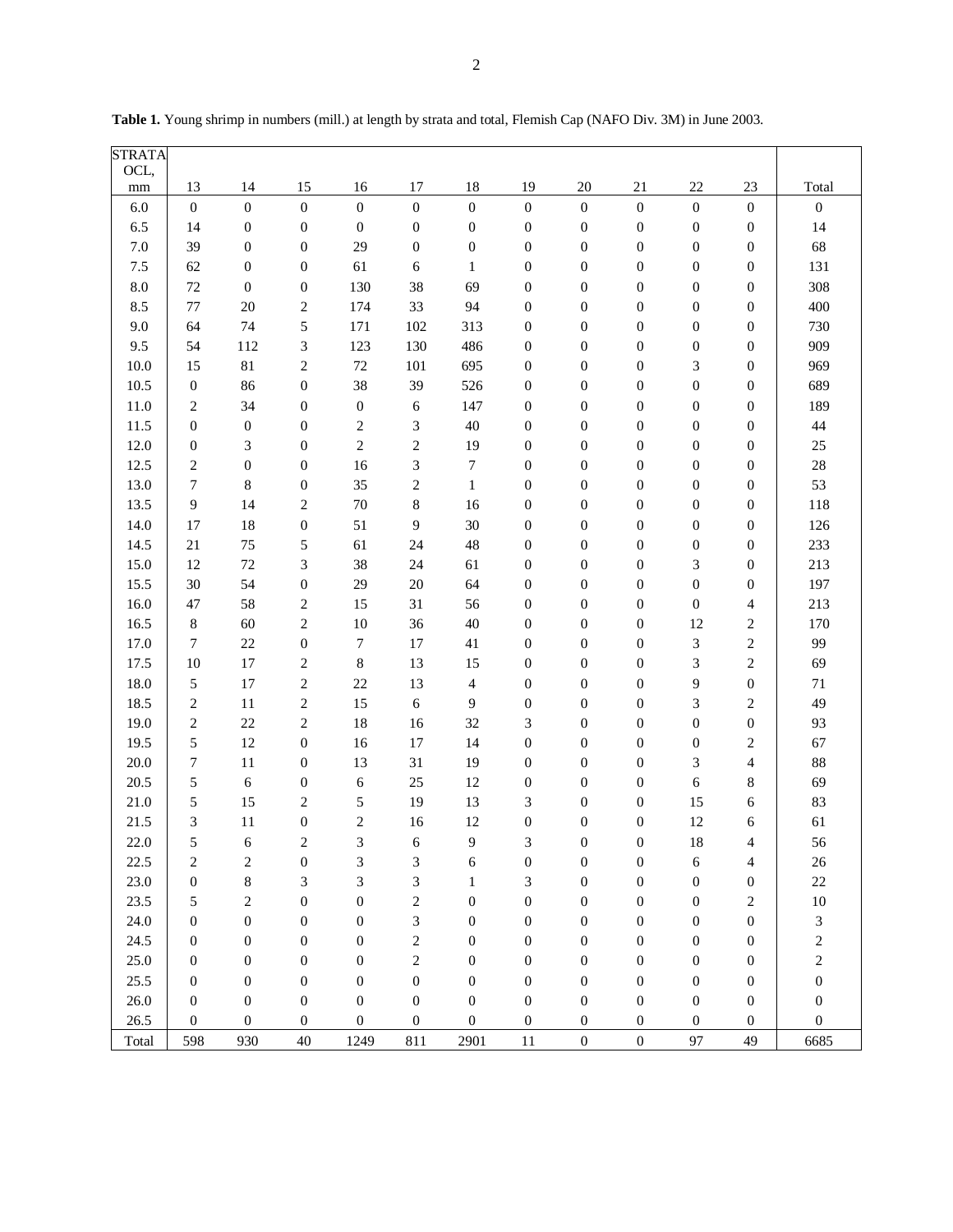| Age            | 1998 | 1999 | 2000 | 2001 | 2002 | 2003 | Average |
|----------------|------|------|------|------|------|------|---------|
|                | 1499 | 288  | 773  | 1632 | 913  | 4680 | 1631    |
| $\overline{c}$ | 2532 | 5683 | 456  | 4377 | 913  | 1337 | 2550    |
| 3              | 628  | 2972 | 1349 | 964  | 2557 | 468  | 1490    |
| $\overline{4}$ | 138  | 223  | 439  | 371  | 137  | 134  | 240     |
| 5              | 29   | 91   | 26   | 74   | 46   | 67   | 56      |
| 6              | 12   |      | 29   |      |      |      | 7       |
| Total          | 4839 | 9257 | 3072 | 7418 | 4566 | 6685 | 5973    |

**Table. 2.** Stock in numbers from juvenile bag for age groups 1-6 for 1998-2003.



Fig. 1. Length distribution of young shrimp stock component on Flemish Cap (NAFO Div. 3M) in 2003.